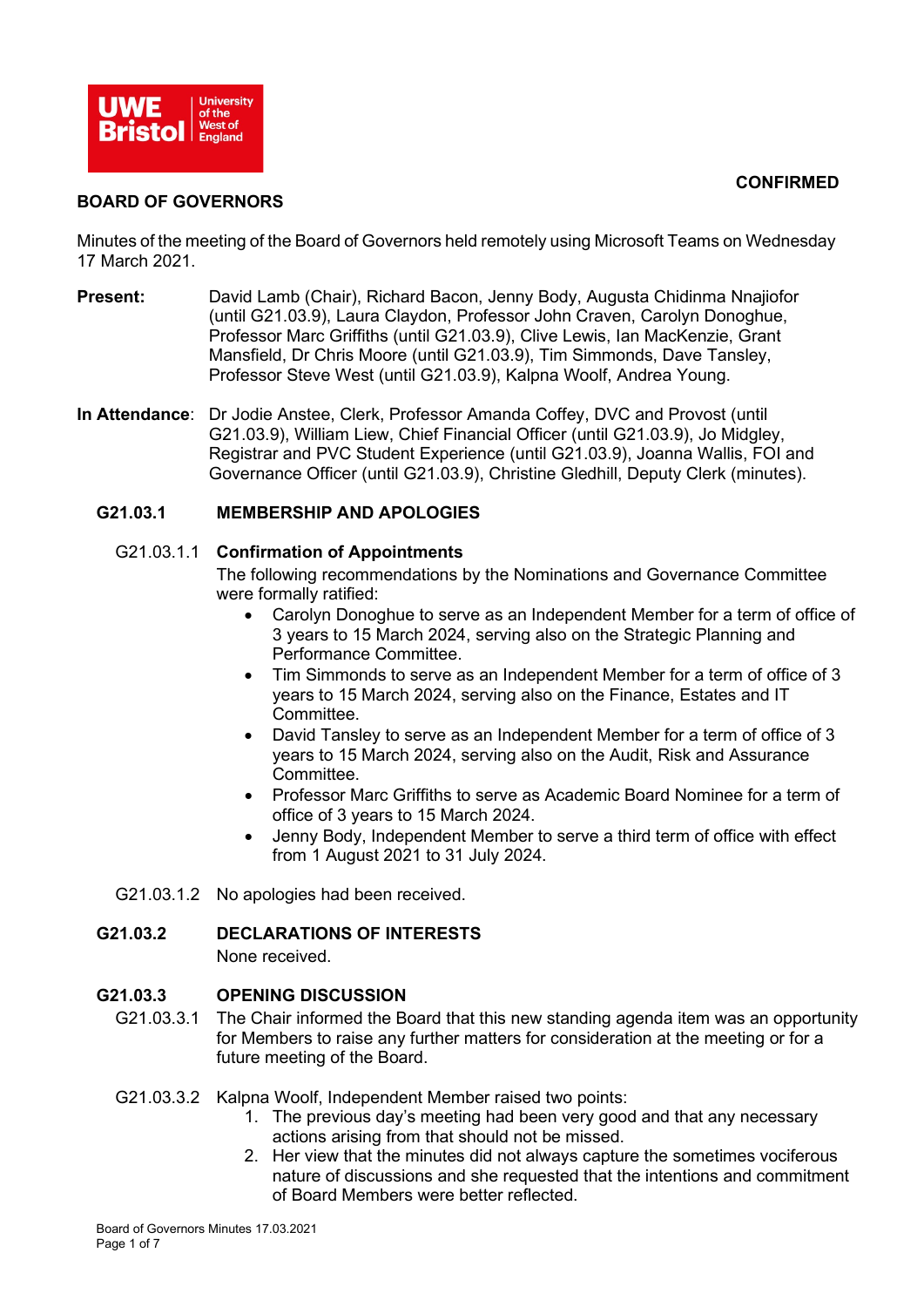G21.03.3.3 Members noted that the minutes were intended to capture the key summary of discussions, and the agreement or any actions and decisions arising from those discussions. This summary served to do justice to the discussion but was no intended to be a verbatim recored and that the practice was not to attribute comments to individuals but to capture the essence of discussions.

> The Chair and the Clerk undertook to reflect on the feedback and would discuss how to achieve a more appropriate balance within the minutes.

# **ACTION: Chair of Governors and Clerk**

#### **STRATEGIC ITEMS**

# **G21.03.4 VICE-CHANCELLOR'S REPORT**

*Paper G21/03/01 was received*

- G21.03.4.1 Members noted the content of the report and received an update from the Vice-Chancellor.
- G21.03.4.2 Members noted the following in particular:

*Covid-19*

- i. Increasing numbers of students were returning to campus to access specialist facilities, as permitted by the latest government advice.
- ii. The Department of Education (DfE) had shared its concerns with the sector that current lateral flow testing levels for universities were not matching those of schools.
- iii. The cost to the University of the pandemic so far was expected to be  $c.f.18m$ – the University continued to monitor this, taking into account further accommodation rebates. The University was also tracking any claims from individual students seeking fees rebates.
- iv. Potential exposure with regard to fees payments in relation to students who were studying in their home countries or were still in pre-lockdown accommodation. When the ability to travel was relaxed, the University would agree repayment plans for formal debts. An additional report would be provided to the Board.

### **ACTION: Chief Financial Officer**

- G21.03.4.3 Members questioned whether there was any suggestion that there would be government support for universities less able to meet the cost of the pandemic. Members noted that there was no suggestion of government support, although initially there was an option for universities to take out a government loan, although this did have conditions attached around the institution's governance arrangements and the repayment scheme. It was thought that no university had taken up the option.
- G21.03.4.4 Members also noted that the OfS continued to closely monitor the Covid-19 situation and that there had been no institutions requiring the regulator's intervention. However, it was anticipated that a number of universities may end up having to report deficits and that bank covenants may be breached.
- G21.03.4.5 Members further noted that the £18m cost to the University impacted its cash position; provisions – including the stringent control of staff recruitment – had brought savings of around £25m, although it was anticipated that the full cost of the pandemic was likely to go beyond the £18m currently reported.
- G21.03.4.6 *Bristol Old Vic Theatre School (BOVTS)*
	- i. BOVTS was currently a member of the Conservatoire of Drama and Dance (CDD) and the CDD had been reducing in size over recent years, with some organisations deciding to seek degree awarding powers.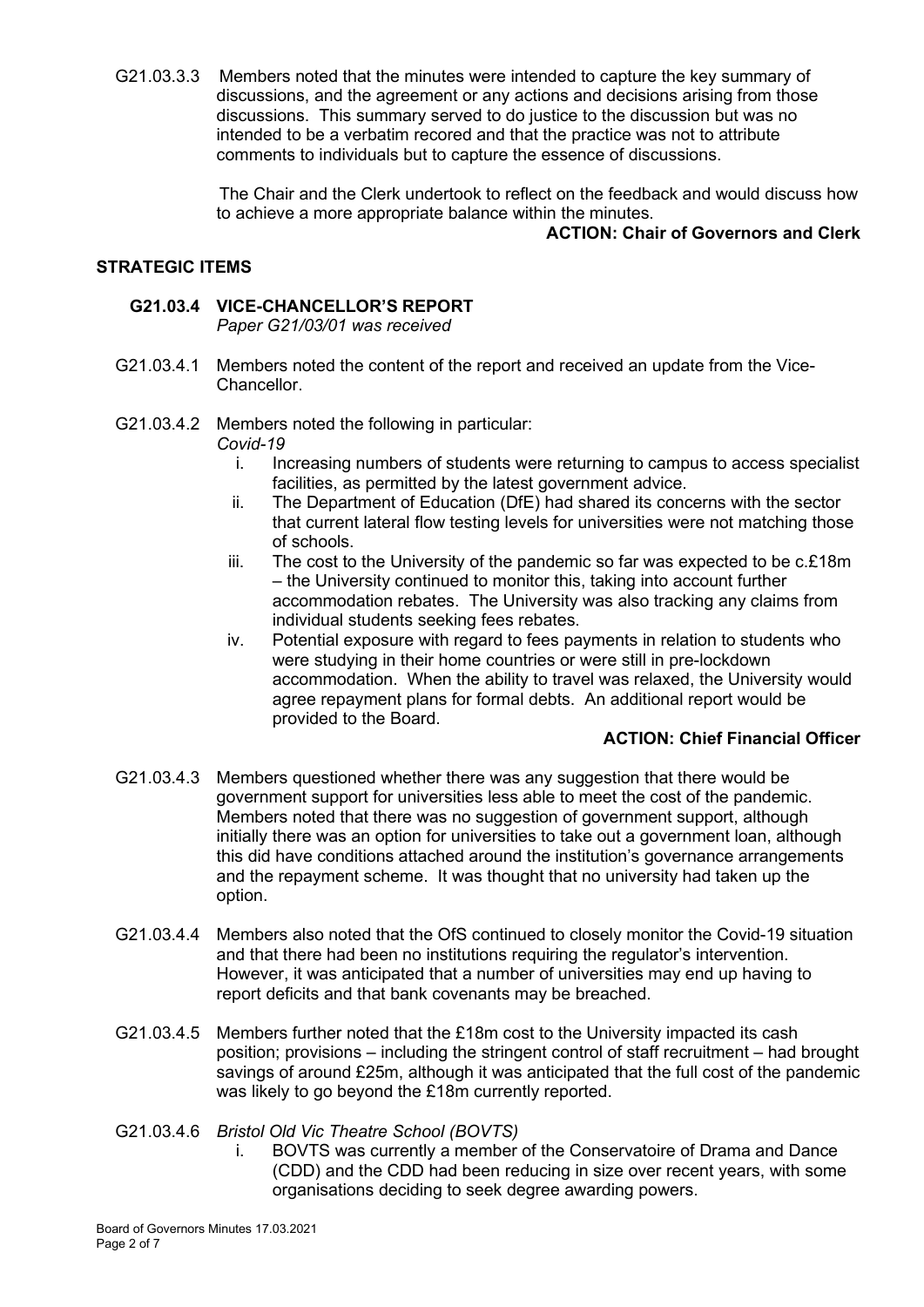- ii. The University had been the accreditation body for BOVTS for many years and the School had informed the OfS that UWE Bristol was its preferred partner and that it would like to exit CDD before 2023, moving to UWE Bristol by August 2021. Members noted that further engagement with the BOVTS Board was required.
- G21.03.4.5 *Further Education (FE) and Skills*

Members noted with pleasure the University's collaboration activity and partnerships with FE and the current areas of focus, as detailed in the report. Members commented upon instances in the past where when a college fell into difficulty, a university would be under some pressure from the government to take it over and questioned if this was still the case.

Members noted that there was some suggestion in the recent White Paper 'Skills for Jobs: Lifelong Learning for Opportunity and Growth' and the proposal to develop ecosystems between HE, FE and employers. However, no additional funding would be available to create these.

G21.03.4.6 The Chief Financial Officer confirmed that an update to the Covid-19 scenario modelling previously shared with Governors would be presented to the FEIT Committee meeting in June.

# **ACTION: Chief Financial Officer**

### **ITEMS FOR APPROVAL**

# **G21.03.5 PENSIONS UPDATE AND STRATEGY**

*Paper G21/03/02 was received*

- G21.03.5.1 William Liew, Chief Financial Officer informed Members that this item of business had been considered in detail at the Finance, Estates and IT Committee meeting on 23 February 2021.
- G21.03.5.2 Members were given a summary presentation by the Chief Financial Officer and noted:
	- i. An outline of the three pension schemes in place at the University, namely:
		- a. Teachers' Pension Scheme (TPS) for academic and research staff
			- b. Avon Pension Scheme (APF) a Local Government Pension Scheme offered to professional services staff, the employer's contribution for which was stable at 10%, and deficit and recovery payments were reducing. However, as a funded scheme, the University was required to account for it in the annual financial statements.
			- c. Universities Superannuation Scheme (USS) there were currently 95 staff in USS; however should the University have no active member in the scheme, this would trigger S75 deficit recovery payment. It was rumoured that the contribution rate would increase sharply from the current 30.7%. The University would retain this pension scheme, manage its numbers down and withstand the debt security element, whilst continuing to campaign against the proposed increase.
	- ii. The TPS and APF were currently statutory schemes although the government was consulting to reclassify post 1992 universities from "Scheduled Bodies" to "Admitted Bodies", which would enable universities to offer an alternative pension scheme to APF to new staff.
	- iii. c.9% of staff were not enrolled with any of the three pension schemes, despite the TPS and the APF – the University's statutory main offering – being good schemes.
	- iv. Details of the proposal to introduce a Defined Contribution pension plan with life assurance, to provide retirement savings and life cover for members of staff who were not in any of the University's main pension schemes.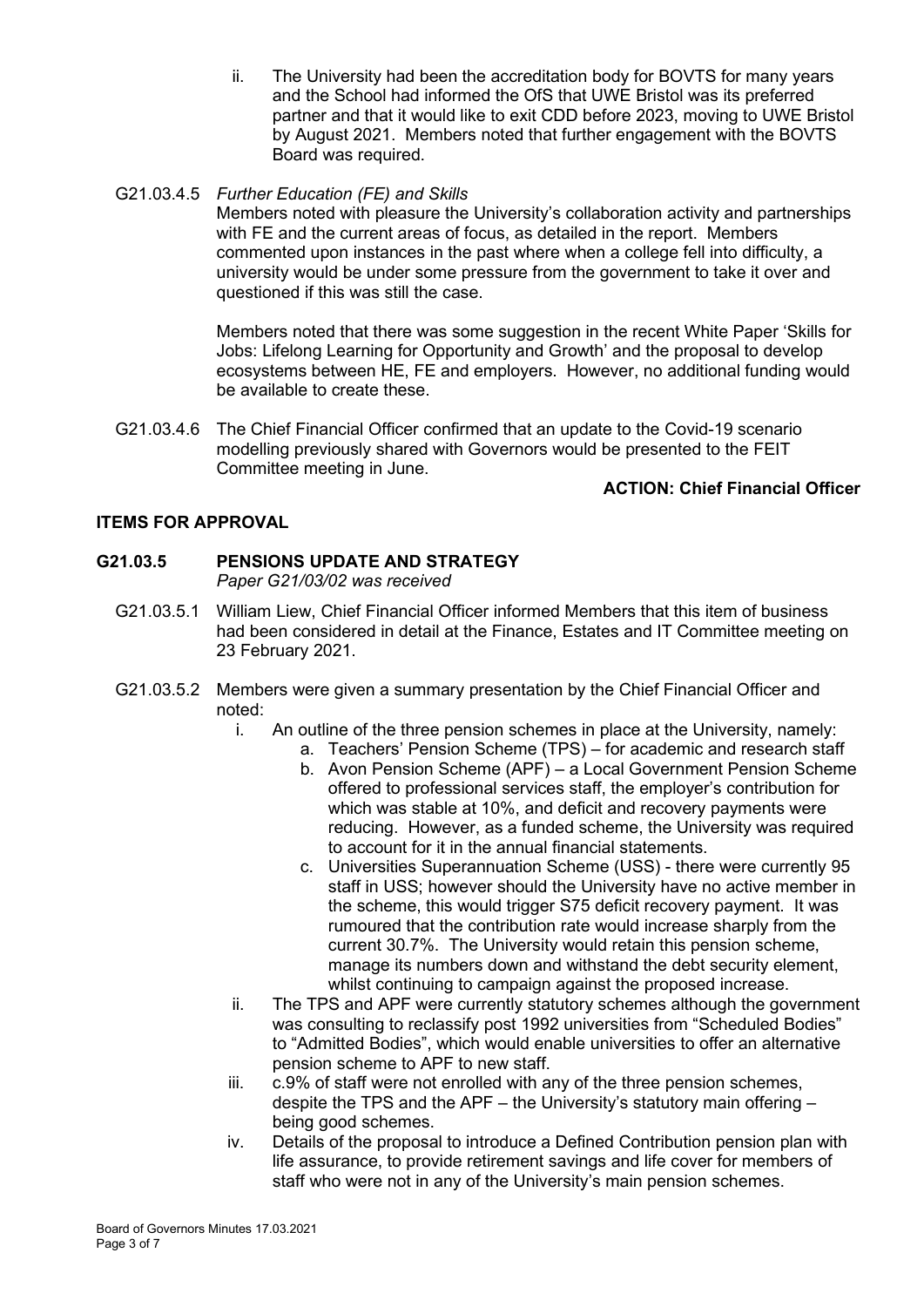- v. The proposal had been considered by the Board's Pensions and Financial Sustainability Sub-Committee on 13 January 2021 and by the FEIT Committee, the latter of which had endorsed the £1m budget to put the new scheme in place. Ian MacKenzie, Chair of FEIT Committee, confirmed that the Committee was comfortable with the proposal, its context and next steps.
- vi. The University's recognised trade unions had been informed of the proposal at the Joint Union Forum (JUF) meeting held on 2 March 2021; the trade unions were very supportive of the proposal and had expressed a willingness to help in the construction of the scheme.
- vii. Details of the scheme would be shared more widely in a Pensions webinar, accessible to all staff, scheduled to take place on 12 April 2021.
- G21.03.5.3 The Chief Financial Officer declared a potential conflict of interests as detailed in the FEIT minutes – and that to mitigate this, the final decision on the contribution structure and percentage sharing of the University's national insurance savings from salary sacrifice would be made by the Remuneration Committee at its meeting on 1 June 2021. The Board endorsed this approach.
- G21.03.5.4 Members questioned whether the University's ambition to grow its research would lead to more employees joining USS. Members noted that more USS members would mean also the import of more deficit and that the scheme was becoming very expensive and its benefits were arguably no longer as good.
- G21.03.5.5 Members noted the pensions issues of the University and **agreed** the proposal to set up a Defined Contribution Pension Plan with life assurance for any member of staff who, for whatever reasons, have opted out and are not in one of the University main schemes.

#### **REPORTS**

# **G21.03.6 COMMITTEE ASSURANCE REPORTS**

*Paper G21/03/03 was received*

#### G21.03.6.1 **Nominations and Governance Committee**

David Lamb, Chair of Governors and Chair of the Committee, reported that much of the meeting held on 14 January 2021 had focused on the recommended Board appointments and options for enhancing the voice of early career individuals on the Board, which in turn had fed into the discussions of the first day of the Away Day.

- G21.03.6.2 **Strategic Planning and Performance Committee (SPPC)** Jenny Body, SPPC Chair, shared with the Board that at its meeting on 19 January 2021 the Committee had considered an overview of Strategy 2030 implementation and the first presentation of the 2030 Corporate Scorecard.
- G21.03.6.3 The Committee had also spent considerable time discussing the priorities for the Equality, Diversity and Inclusion (EDI) Strategy and had received a presentation which analysed in detail the current attainment gap, down to module level.
- G21.03.6.4 Members also noted that SPPC had received and noted a summary of the deliberations of the Academic Board meeting that was held on 9 December 2020. The SPPC Chair shared the intention to extend an invitation to all Board Members to observe a meeting of Academic Board and the Clerk confirmed that this would be sent in due course.

#### **ACTION: Governance Team**

G21.03.6.5 The SPPC Chair also informed Members that the Pro Vice-Chancellor, Research and Enterprise, Professor Martin Boddy, had provided the Committee with an update on the University's Research Excellence Framework (REF) submission.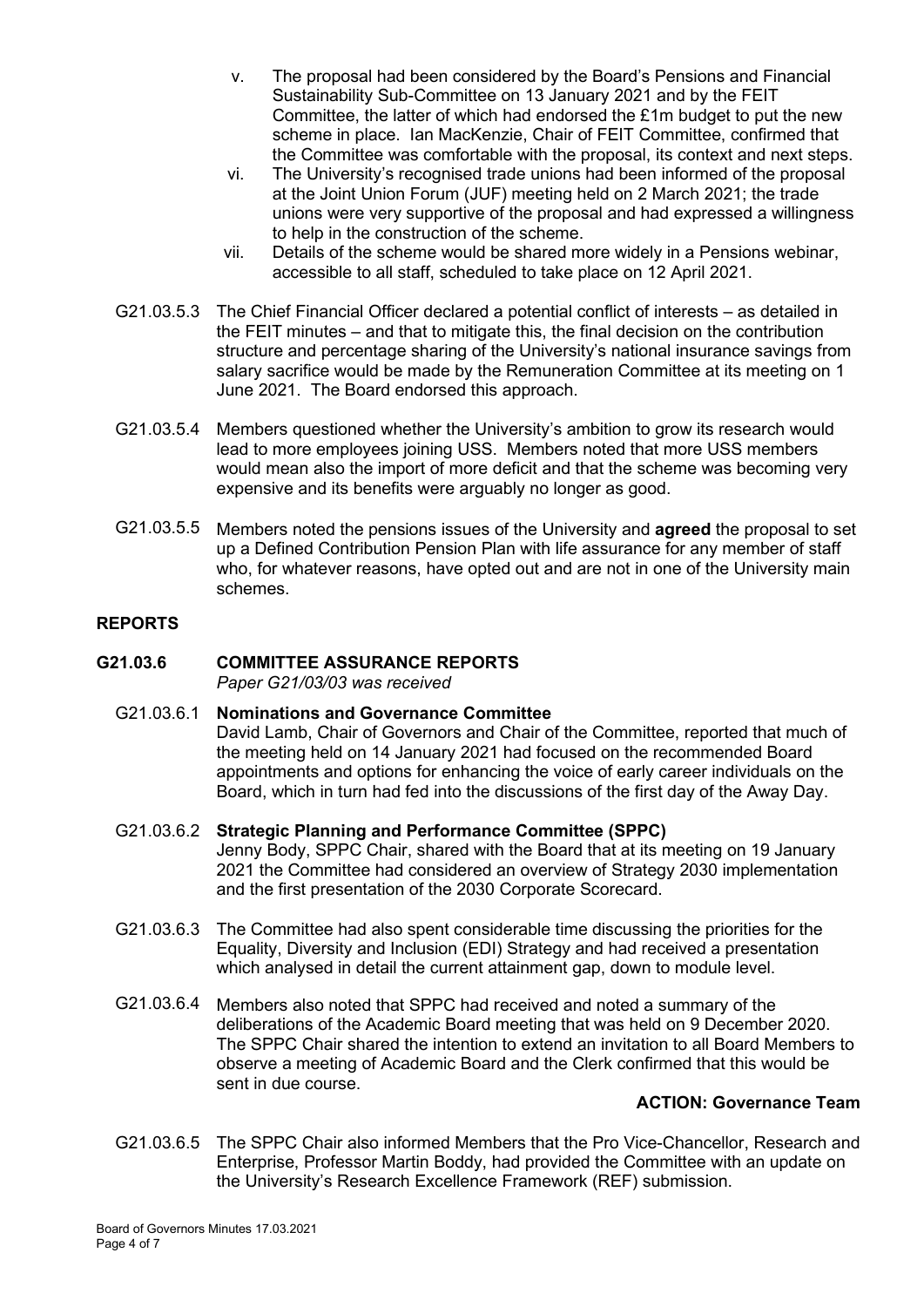G21.03.6.6 Members were reminded that the SPPC would be replaced by the new People, Culture, Quality and Standards Committee from September 2021.

#### G21.03.6.7 **Finance, Estates and IT (FEIT) Committee**

Ian MacKenzie, FEIT Committee Chair, reported that at its meeting on 23 February 2021 the Committee had approved the new Anti-Money Laundering Policy and had received a number of assurance reports, including those relating to Campus developments, the Student Journey Programme and IT and Cyber Security.

#### G21.03.6.8 **Audit, Risk and Assurance Committee**

Members noted the change in committee title, amended to reflect the fact that the work of the Committee was increasingly focusing on risk and assurance.

- G21.03.6.9 Richard Bacon, Audit, Risk and Assurance Committee Chair, informed Members that the Committee was undertaking 'deep-dives' on areas of particularly high risk and had received a very helpful presentation and assurance from Professor Amanda Coffey, Deputy Vice-Chancellor and Provost, on Strategic Risk S009 'UWE fails to achieve student retention and success targets', the discussion was detailed in the minutes provided.
- G21.03.6.10 Members were informed that the Committee had noted with pleasure that the Directorate was using internal audit as a tool for dealing with areas known to require attention. For example, the Committee received the internal audit report for the review 'Apprenticeship (Education and Skills Funding Agency (ESFA) Funding Compliance', which had been requested by University management. This was an area that was growing rapidly and the review had found a need to improve the documentation trail for ESFA grants. The University had made provision for any potential claw-back.
- G21.03.6.11 Members also noted that a workshop on the University's Benefits Realisation Management Framework was being organised.
- G21.03.6.12 The Committee Chair also informed the Board that the Committee's Co-opted Member vacancy had been discussed and would be referred back to the Nominations and Governance Committee.
- G21.03.6.11 **Remuneration Committee** This item would be considered as reserved business at the end of the agenda.

#### **G21.03.7 CLERK'S REPORT**

*Paper G21/03/04 was received*

- G21.03.7.1 Dr Jodie Anstee, Clerk to the Board informed Members that from 1 April 2021, Ofsted would become responsible for the inspection of apprenticeship training provision at levels 6 and 7.
- G21.03.7.2 Members further noted the following:
	- i. Ofsted already has responsibility for Level 5 apprenticeship provision and in January 2020 undertook an early monitoring visit of the Nursing Associate apprenticeship.
	- ii. From 1 April onwards, all ESFA-funded apprenticeships for which UWE was lead provider would be in scope. Currently the University delivered provision against 18 standards.
	- iii. A Task and Finish Group had been meeting since late November to prepare for an Ofsted inspection at any point from 1 April onwards. The University would be working with a few Governors to prepare for involvement.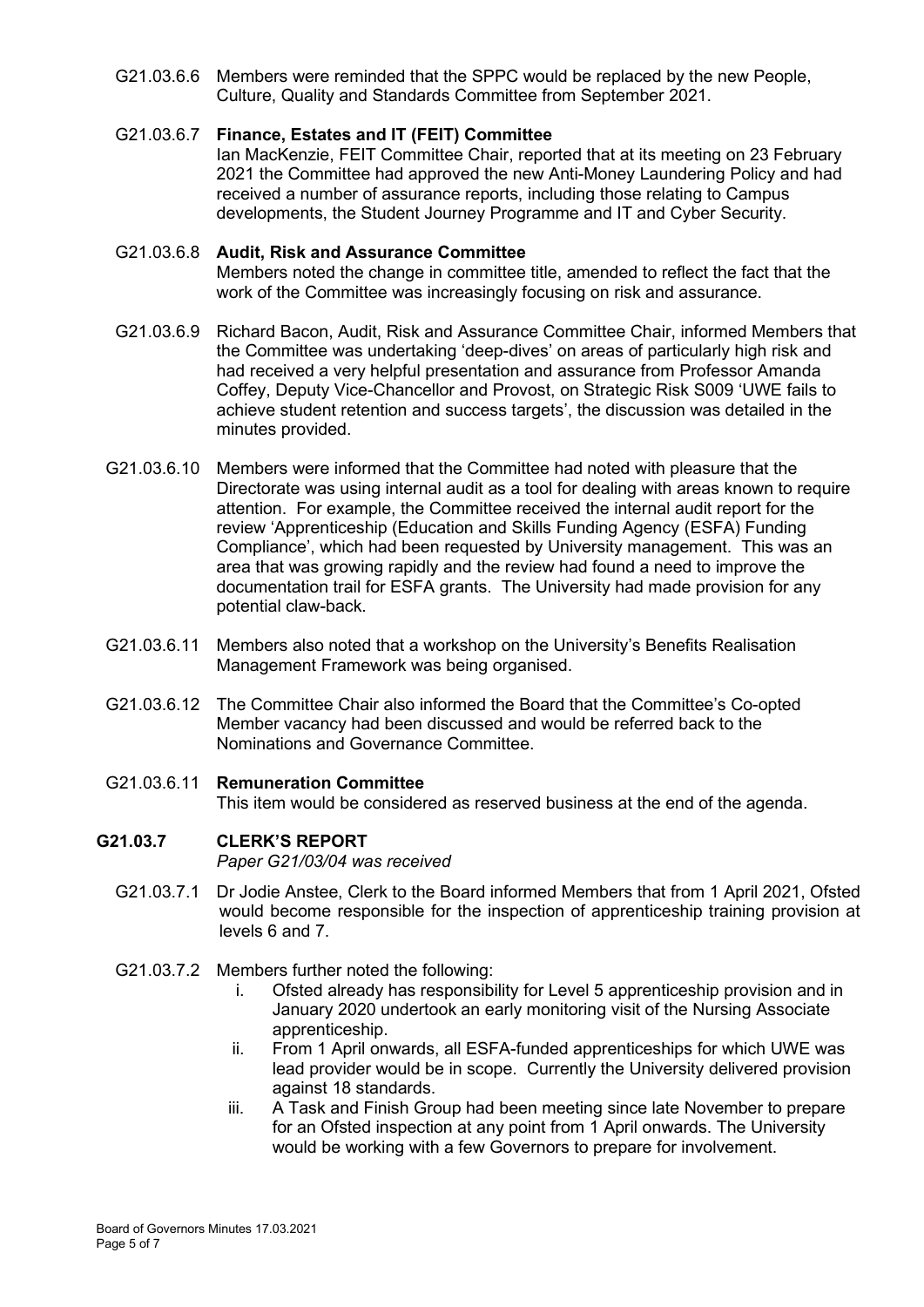# **G21.03.8 MINUTES AND MATTERS ARISING**

*Paper G21/03/05 was received*

G21.03.8.1 Noting again the earlier comment made about the capture of tone of discussions, Members **approved** the minutes of the meeting held on 18 November 2020.

### G21.03.8.2 Matters Arising

Members noted that all actions from the last meeting were either completed or had been considered in the business of this meeting.

### **G21.03.9 ANY OTHER BUSINESS**

Augusta Chidinma Nnajiofor, Student Nominee

Members noted that this was Augusta's last Board meeting before she stepped down at the end of June. Members endorsed the Chair's thanks to Augusta for her support and her valuable contribution as a Board Member.

The Chair extended an invitation to Augusta to join Board Members on 8 July at its dinner and the preceding talk by Sir Michael Barber, which Augusta accepted with pleasure.

# **G21.03.10 RESERVED BUSINESS**

This item is recorded as a confidential minute.

## **ITEMS TO NOTE**

**\*G21.03.11 REMUNERATION COMMITTEE MINUTES** *Paper \*G21/03/06 was received by Independent Members via protected email.* **\*G21.03.12 NOMINATIONS AND GOVERNANCE COMMITTEE MINUTES** *Paper \*G21/03/07 was received and noted.* **\*G21.03.13 STRATEGIC PLANNING AND PERFORMANCE COMMITTEE MINUTES** *Paper \*G21/03/08 was received and noted.* **\*G21.03.14 STUDENT GOVERNOR FORUM MINUTES** *Paper \*G21/03/09 was received and noted.* **\*G21.03.15 FINANCE, ESTATES AND IT COMMITTEE MINUTES** *Paper \*G21/03/10 was received and noted.* **\*G21.03.16 AUDIT COMMITTEE MINUTES** *Paper \*G21/03/11 was received and noted.* **\*G21.03.17 FINANCIAL UPDATE AND FORECAST OUTTURN FOR 2020/2021** *Paper \*G21/03/12 was received and noted.* **\*G21.03.18 PLANNING AND BUDGETING PROCESS AND TIMELINE FOR 2021/2022 TO 2025/2026** *Paper \*G21/03/13 was received and noted.* **\*G21.03.19 HONORARY DEGREES REPORT** *Paper \*G21/03/14 was received and noted.* **\*G21.03.20 CORPORATE SEAL** *Paper \*G21/03/15 was received and noted.* **\*G21.03.21 ACADEMIC BOARD MINUTES** *Paper \*G21/03/16 was received and noted.* **DATES OF FUTURE MEETINGS** 8 July 2021 13:00 – 18:00 Clevedon Hall (TBC)